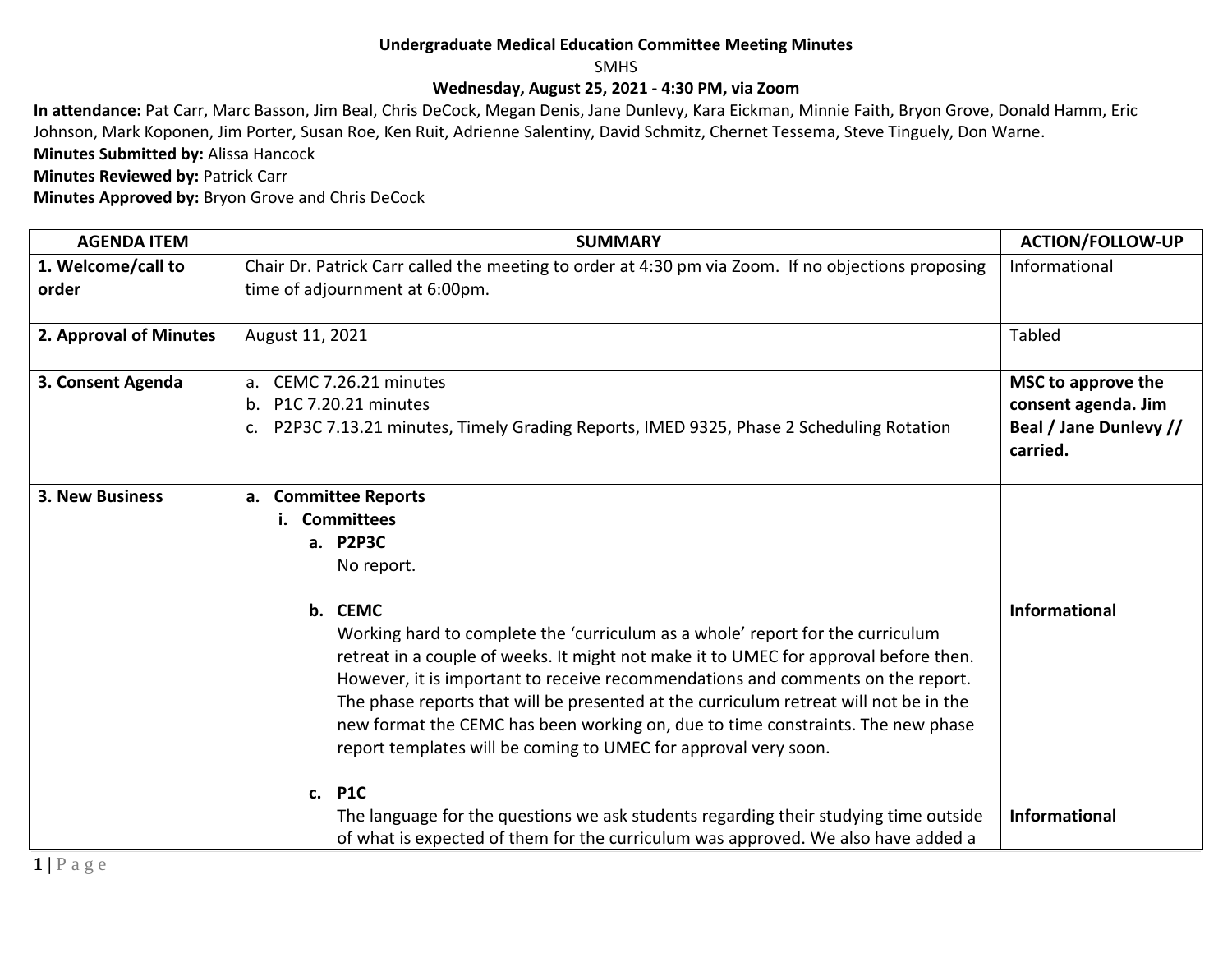|                   | question about their satisfaction of studying time and will be providing them the<br>opportunity to write what they did appreciate in the unit.                                                                                                                                                                                                                                                                                                                                                                                                                                                                                                                                                                                                                                                                                                                                                                                                                                                                                                                                                                                                                                                                              |                                                                                                                           |
|-------------------|------------------------------------------------------------------------------------------------------------------------------------------------------------------------------------------------------------------------------------------------------------------------------------------------------------------------------------------------------------------------------------------------------------------------------------------------------------------------------------------------------------------------------------------------------------------------------------------------------------------------------------------------------------------------------------------------------------------------------------------------------------------------------------------------------------------------------------------------------------------------------------------------------------------------------------------------------------------------------------------------------------------------------------------------------------------------------------------------------------------------------------------------------------------------------------------------------------------------------|---------------------------------------------------------------------------------------------------------------------------|
|                   | d. DQIP - Office of Medical Accreditation: EASRC/SASRC/FASRC                                                                                                                                                                                                                                                                                                                                                                                                                                                                                                                                                                                                                                                                                                                                                                                                                                                                                                                                                                                                                                                                                                                                                                 |                                                                                                                           |
|                   | e. Ad hoc Committees                                                                                                                                                                                                                                                                                                                                                                                                                                                                                                                                                                                                                                                                                                                                                                                                                                                                                                                                                                                                                                                                                                                                                                                                         |                                                                                                                           |
| 4. Special Orders | a. Standard 9 Review<br>Dr. Chris DeCock reviewed this standard.<br>9.1<br>Everything looked good and was easy to understand.<br>9.2<br>Wondering if we actually monitor faculty appointments monthly, as it says we do. Or should<br>this be annually? It was also confirmed that we do send and review the objectives with<br>presenters.<br>9.3<br>We should add in mid-clerkship feedback.<br>9.4<br>The table looks good but was wondering if you needed to list that boot camp was several days?<br>Does it need to be that specific?<br>9.5 & 9.6<br>Both of these elements look good and are clearly explained.<br>9.7<br>Discussion revolved around the quantity and quality of feedback to students. The Clerkship<br>Directors group will discuss further how to improve the quality of the feedback to students.<br>Would be nice to have one thing for the students to work on and one thing they are doing well<br>at, especially in the clerkships. As for the phase 1 students; there was a change in policy and<br>exam style that determined how or if they could review exams. With the start of NBME exams,<br>we are not allowed to see the questions, and therefore, we cannot review the questions as | MSC to accept the<br>review of Standard 9 as<br>presented. Jane<br>Dunlevy / Jim Beal //<br>carried with 1<br>abstention. |
|                   | students would like.                                                                                                                                                                                                                                                                                                                                                                                                                                                                                                                                                                                                                                                                                                                                                                                                                                                                                                                                                                                                                                                                                                                                                                                                         |                                                                                                                           |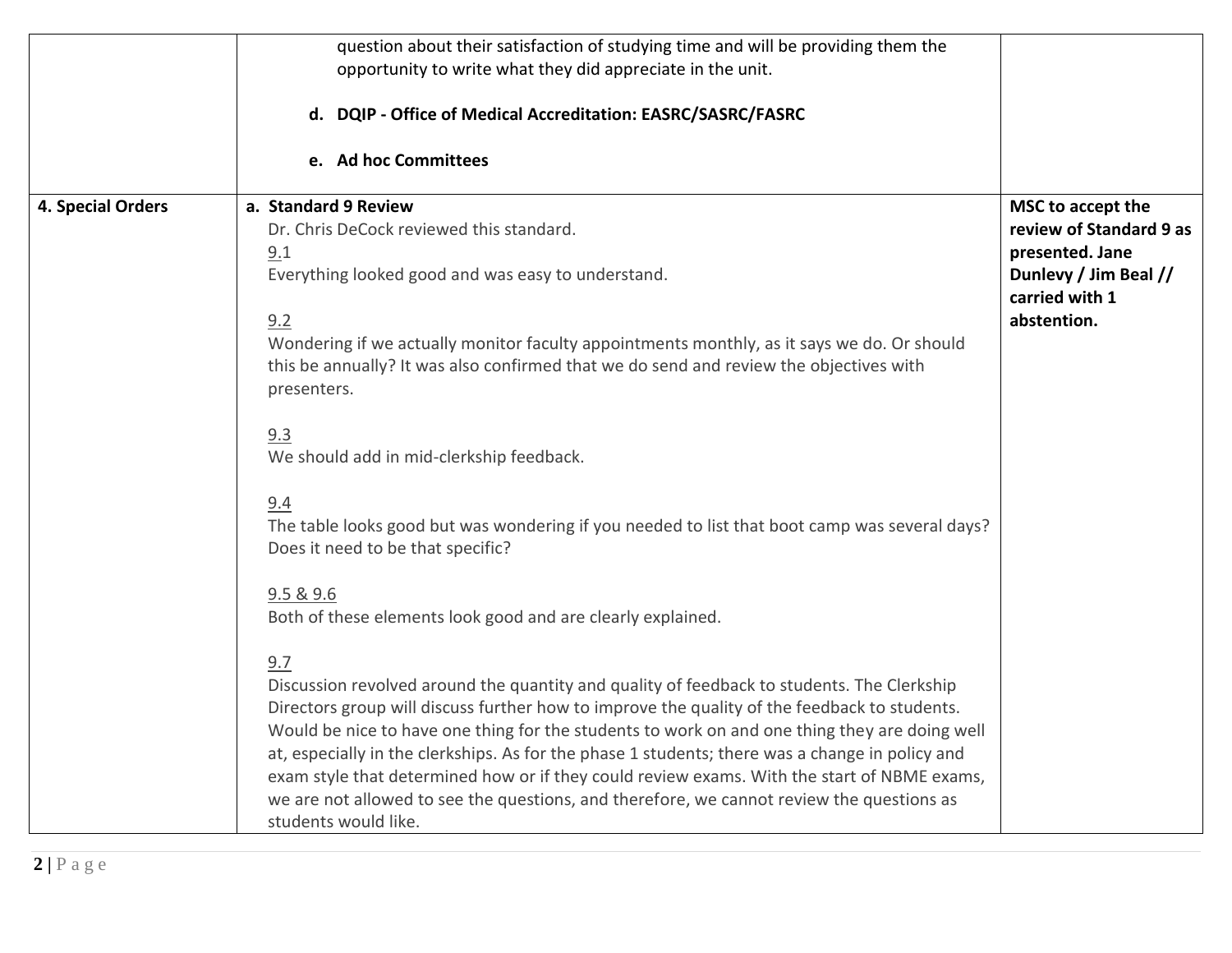| 9.8<br>There were edits that were still on the document and just wanted to make sure that those<br>edits were completed. Otherwise, everything looked good and made sense.                                                                                                                                                                                                                                                                                                                                                                                                                                                                                                                                                                                                                                                                                                                                                                                                                                                                                                                                                                                                                                                                                                        |                                                                                                                   |
|-----------------------------------------------------------------------------------------------------------------------------------------------------------------------------------------------------------------------------------------------------------------------------------------------------------------------------------------------------------------------------------------------------------------------------------------------------------------------------------------------------------------------------------------------------------------------------------------------------------------------------------------------------------------------------------------------------------------------------------------------------------------------------------------------------------------------------------------------------------------------------------------------------------------------------------------------------------------------------------------------------------------------------------------------------------------------------------------------------------------------------------------------------------------------------------------------------------------------------------------------------------------------------------|-------------------------------------------------------------------------------------------------------------------|
| b. Standard 10 Review<br>Reviewed by Donald Hamm<br>10.1<br>For the list of required courses for medical school. A suggestion to think about how universities<br>categorize some of the courses such as the different math options as requirements for a<br>general education degree. This will be forwarded to the Admissions Committee to consider.<br>10.2<br>Suggested to change student representatives are peer elected instead of elected by their class.<br>10.3<br>The GPA grading is very transparent across the board within the school. However, for residency<br>status it is not as transparent and wondered if there could be a point breakdown as well.<br>10.4<br>Looking at the list of attributes there are some that could have duel categorization depending<br>on how you are looking at it.<br>10.5<br>No recommendations and was written very well.<br>10.6<br>It was very clear on where printed documents are sent to regional hospitals and lists them out.<br>However, for the IMED section it just states they are sent to dedicated recruiting programs. It<br>would be nice if we could also list those recruiting programs for consistency.<br>10.7<br>Lists the same attributes as in 10.4 and show the same criteria for any potential student. | MSC to accept the<br>review Standard 10.<br><b>Chris DeCock / Bryon</b><br>Grove // carried with 1<br>abstention. |
|                                                                                                                                                                                                                                                                                                                                                                                                                                                                                                                                                                                                                                                                                                                                                                                                                                                                                                                                                                                                                                                                                                                                                                                                                                                                                   |                                                                                                                   |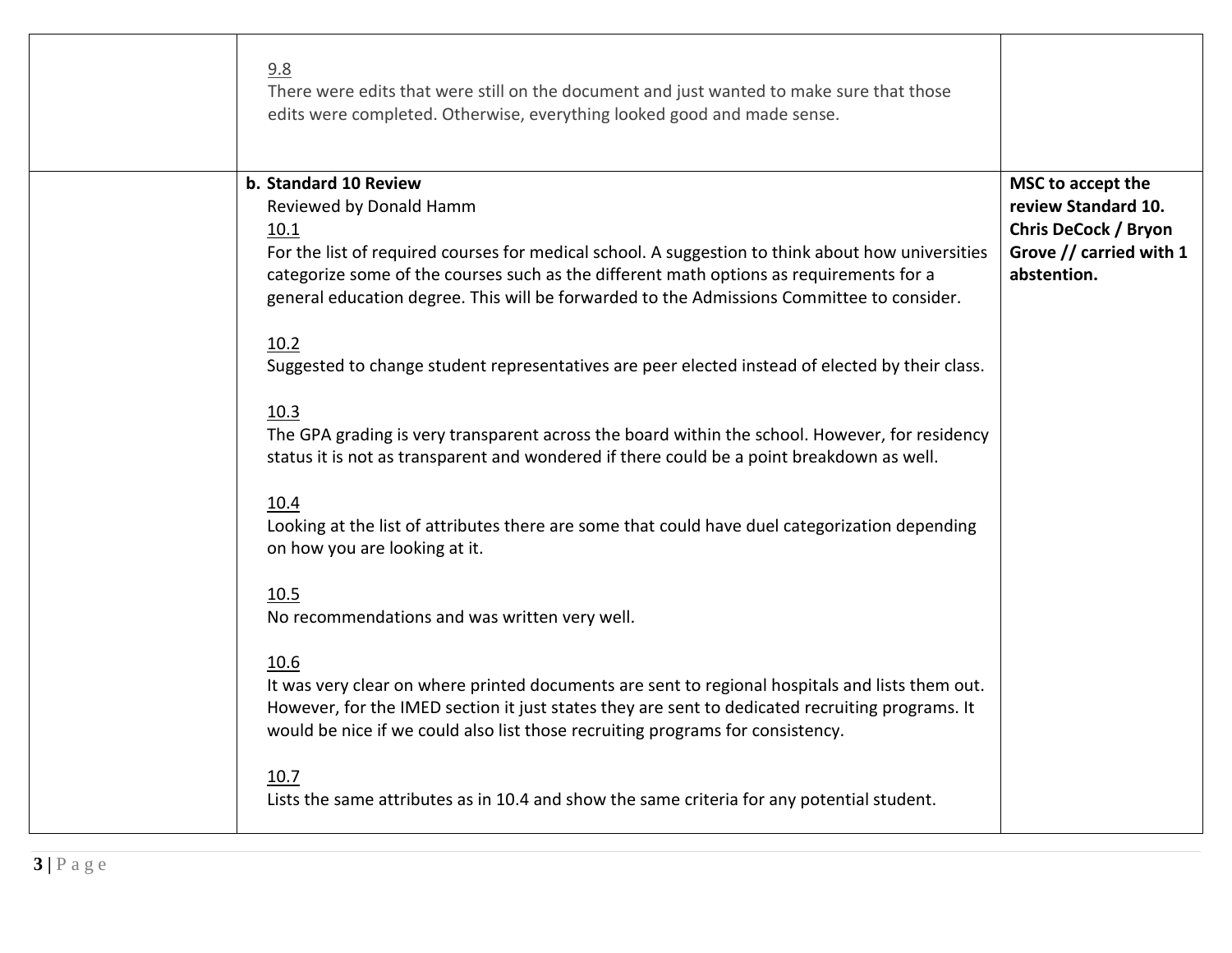| 10.8 & 10.9<br>No recommendation.                                                                                                                                                                                                                                                                                                                                                                                                                                                                                                                                                                                                                                                                                                                                                                                                                                                                                                                                                                                                                                                                                                                                                                                                                                                                                                                                                            |                                                                                                                                                                       |
|----------------------------------------------------------------------------------------------------------------------------------------------------------------------------------------------------------------------------------------------------------------------------------------------------------------------------------------------------------------------------------------------------------------------------------------------------------------------------------------------------------------------------------------------------------------------------------------------------------------------------------------------------------------------------------------------------------------------------------------------------------------------------------------------------------------------------------------------------------------------------------------------------------------------------------------------------------------------------------------------------------------------------------------------------------------------------------------------------------------------------------------------------------------------------------------------------------------------------------------------------------------------------------------------------------------------------------------------------------------------------------------------|-----------------------------------------------------------------------------------------------------------------------------------------------------------------------|
| c. Non-completion in 4 years' policy recommendation<br>The changes being the that phase 1 to be completed in 34 months and phase 2 & 3 in 38<br>months. This change is in proportion to the previous curriculum timing. These changes would<br>be helpful to MSAPC in their decisions for needing to complete the MD degree in 6 years.                                                                                                                                                                                                                                                                                                                                                                                                                                                                                                                                                                                                                                                                                                                                                                                                                                                                                                                                                                                                                                                      | MSC to approve the<br>recommended changes<br>to policy 4.20. Bryon<br>Grove / Jim Beal //<br>carried.                                                                 |
| d. GQ review #7 & #14<br>#7<br>Our average over the last few years is 86%. This year our strongly agree and disagree went<br>down but our neutral increased which is why our percentage was a little lower. However, those<br>changes are concerning along with our benchmark is below the 10% percentile. This was the<br>class that was strategizing their way through the curriculum with re-examinations. There was<br>about a quarter of the class repeatedly remediating every block. However, when we stopped<br>the re-examinations option re-examinations also stopped and only two students of the class<br>struggled to pass STEP 1.<br>#14<br>These are very specific questions. We were lower in that students learned another language to<br>improve their skills and also decreased with field experience in nursing home care.<br>However, we did increase with research project opportunities with faculty members that were<br>voluntary and not required in the curriculum with added electives. So, this question might be<br>determined how students think about the questions because we do offer them opportunities<br>for volunteer research but also require the Epidemiology project.<br>ACTION ITEM: Pat Carr will make a stoplight table with these specific areas to help us see what<br>areas we are going great in and which we need to take action or watch. | MSC to approve the<br>review of #7 & #14<br>with the action item<br>that Pat Carr will create<br>a stoplight table for<br>#14. Chris DeCock / Jim<br>Beal // carried. |
| e. 2021 GQ Questions 1, 14 and review sheet for P1C, P2P3C, SAA, Campus Deans                                                                                                                                                                                                                                                                                                                                                                                                                                                                                                                                                                                                                                                                                                                                                                                                                                                                                                                                                                                                                                                                                                                                                                                                                                                                                                                | Informational                                                                                                                                                         |
| We have received feedback from one campus dean so far. Their thing there is still a disconnect<br>between basic science and clinical sciences. However, they also had reduced opportunities for                                                                                                                                                                                                                                                                                                                                                                                                                                                                                                                                                                                                                                                                                                                                                                                                                                                                                                                                                                                                                                                                                                                                                                                              |                                                                                                                                                                       |